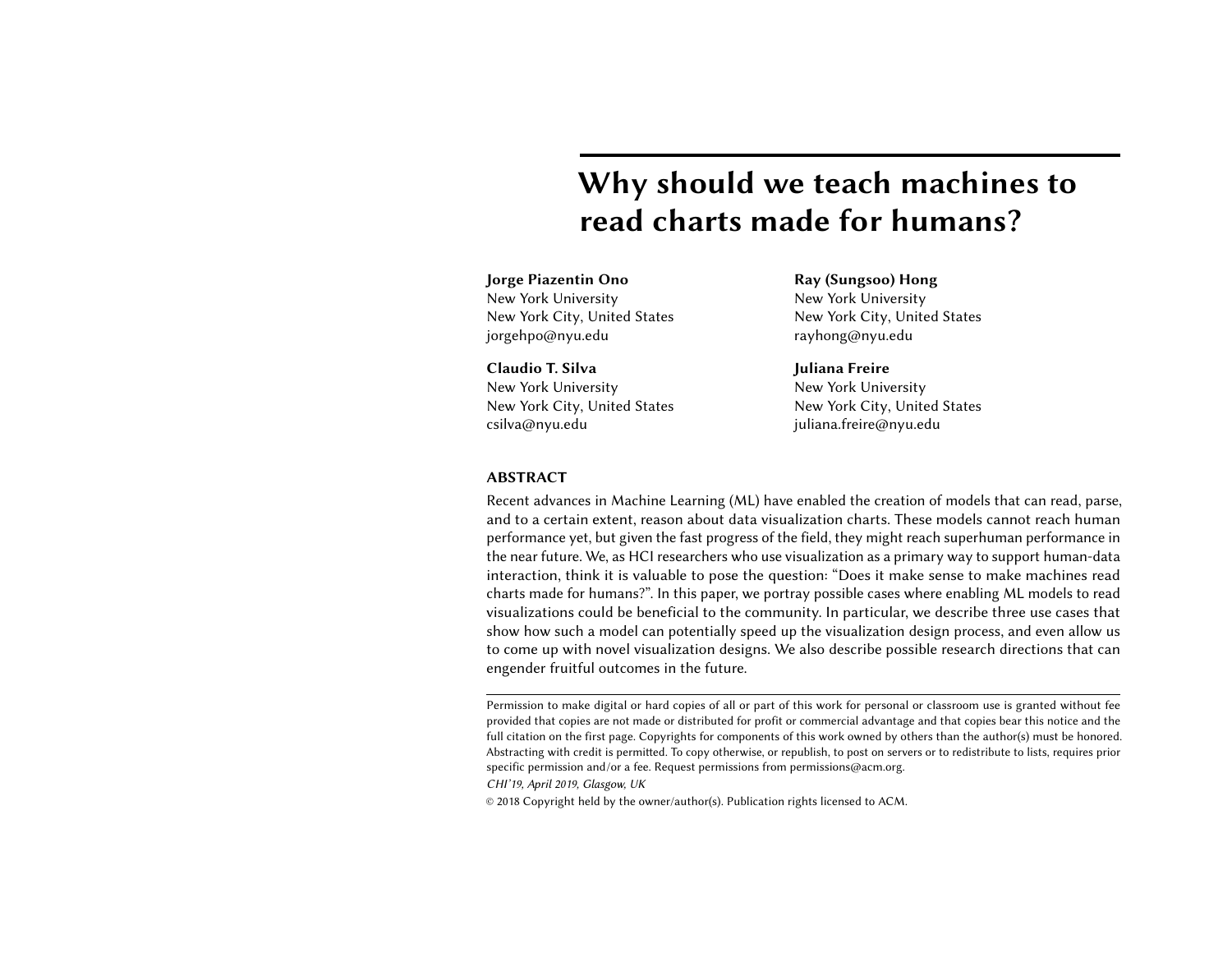#### **KEYWORDS**

Chart Data Retrieval, Evaluation Methods, Human-Centered Machine Learning

#### INTRODUCTION

In recent years, there has been a growing interest in combining Machine Learning (ML) and Human-Computer Interaction (HCI) with the goal of understanding each of these two fields in more detail. As a result, two major research trends have appeared. On the HCI side, practitioners have investigated how Visual Analytics systems can be used to interactively build, explain and compare models [\[1,](#page-5-0) [6,](#page-5-1) [9\]](#page-5-2). Conversely, ML researchers have tackled the problem of building automated systems that are able to extract information from visualizations and infographics, partially emulating the behavior of a human [\[2,](#page-5-3) [5,](#page-5-4) [7\]](#page-5-5). While the former was well received by the community, leading to more democratic and interpretable ML tools that help address the increasing concern regarding bias and fairness [\[4,](#page-5-6) [19\]](#page-5-7), the latter remains a controversial topic.

Using ML to reason about graphical data representation is a challenging problem. For starters, there is a big difference between the graphical perception capabilities of humans and state of the art ML algorithms. ML models are able to perform significantly better than humans on simple perceptual tasks, such as retrieving position, length and angle from an image. However, not even state of the art models can solve complex tasks involving relations between the data, such as identifying minimum and maximum values of bar charts [\[5,](#page-5-4) [8\]](#page-5-8). The second challenge is making sure the automated model accurately emulates the performance and reasoning of the human. Even if both human and the model performed equally well, we have no way of ensuring the model is replicating the way a human would read the visualization, as that would require a much deeper understanding of perception and of the brain than we currently have. Finally, one can imagine that convincing an HCI researcher to use such systems on their data visualizations would require a lot of effort, as humans have always been at the core of visualization research [\[13\]](#page-5-9).

As challenging as it may be, designing ML systems tailored to read visualizations could lead to many advantages to the HCI community: 1) these systems would make research more reproducible, by enabling readers to retrieve the data from charts and publications; 2) they would simplify the evaluation of visualizations, making the process faster and cheaper; and 3) they could be used to automatically generate charts from data, based on the visual encodings it has learned. In this paper, we discuss the possible applications of ML models that automatically read and parse data visualizations. In other words, "Why should we teach machines to read charts made for humans?". We argue that while there is much to be gained from using ML to better understand data visualization and HCI, nothing can replace a real life human.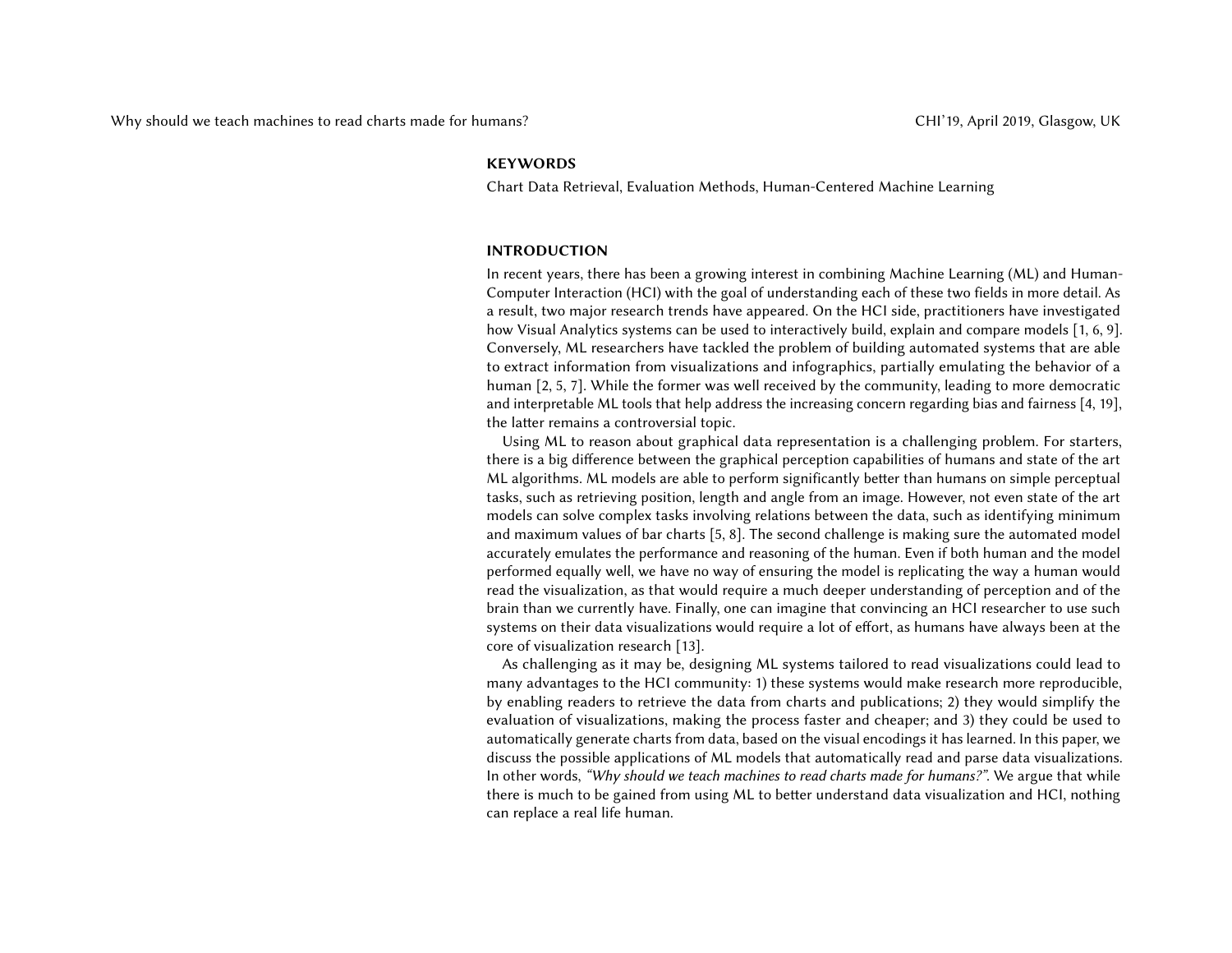#### BACKGROUND

The use of Machine Learning to retrieve information from data visualizations is a challenging task, but substantial progress has been made in the past few years. We have identified works in three major areas: perception studies [\[5,](#page-5-4) [16\]](#page-5-10), Visual Question Answering (VQA) [\[7,](#page-5-5) [8\]](#page-5-8), and chart data retrieval [\[2,](#page-5-3) [14\]](#page-5-11).

Perception Studies: Haehn et al. [\[5\]](#page-5-4) studied how Convolutional Neural Networks (CNN) performed when applied to five graphical perception tasks, including Cleveland and McGill's elementary perception tasks and position-length experiments [\[3\]](#page-5-12). They found that CNNs are able to meet or outperform human task performance under limited circumstances, but they are not currently a good model for human graphical perception, particularly for comparison and relation tasks.

Data Visual Question Answering: Visual Question Answering (VQA) is a machine learning area of research that deals with answering open-ended questions about images. Kahou et al. [\[8\]](#page-5-8) and Kafle et al. [\[7\]](#page-5-5) extended VQA to answer questions about data charts, and provided baseline results on how well state-of-the-art VQA methods can solve this problem. Their results indicate that while VQA methods can decode the chart structure (e.g., "How many bars are there?"), more powerful models must be developed to reach human-level performance for reasoning questions, such as "Is X the minimum value?". These results are aligned with the perception studies of [\[5,](#page-5-4) [16\]](#page-5-10).

Chart Data Retrieval: Charts and graphs are pervasive in newspapers, scientific articles, textbooks and web pages. However, the data underlying the chart is not always available, which leads to problems with respect to machine readability and reproducibility. In order to address this issue, automatic and semi-automatic methods to extract data from bitmap and vector charts have been proposed. For a comprehensive literature review on the topic, the readers are referred to [\[14\]](#page-5-11). Related to chart data retrieval is the task of Learning Visual Importance, i.e., identifying the most important graphical elements in charts. These methods can help us better understand how humans read visualizations and infographics, and furthermore, enable us to summarize and restructure charts to facilitate reading. A summary of the state of the art methods can be found in [\[2\]](#page-5-3).

#### DISCUSSION

Currently, ML models are not able to read data visualization charts nearly as well as humans do. Our visual system has powerful pattern detection properties that cannot be beaten even by the most advanced ML algorithms, especially when the problem we are trying to solve is not well posed [\[11\]](#page-5-13). However, the ML field is advancing very quickly, as shown by methods that can achieve superhuman performance in multiple tasks, such as image recognition [\[18\]](#page-5-14) and game playing [\[17\]](#page-5-15). The authors expect that in the near future, we will have ML models, hereby called auto-users, that can read and understand data shown in graphs. As a result, we, as HCI researchers, can start to think about how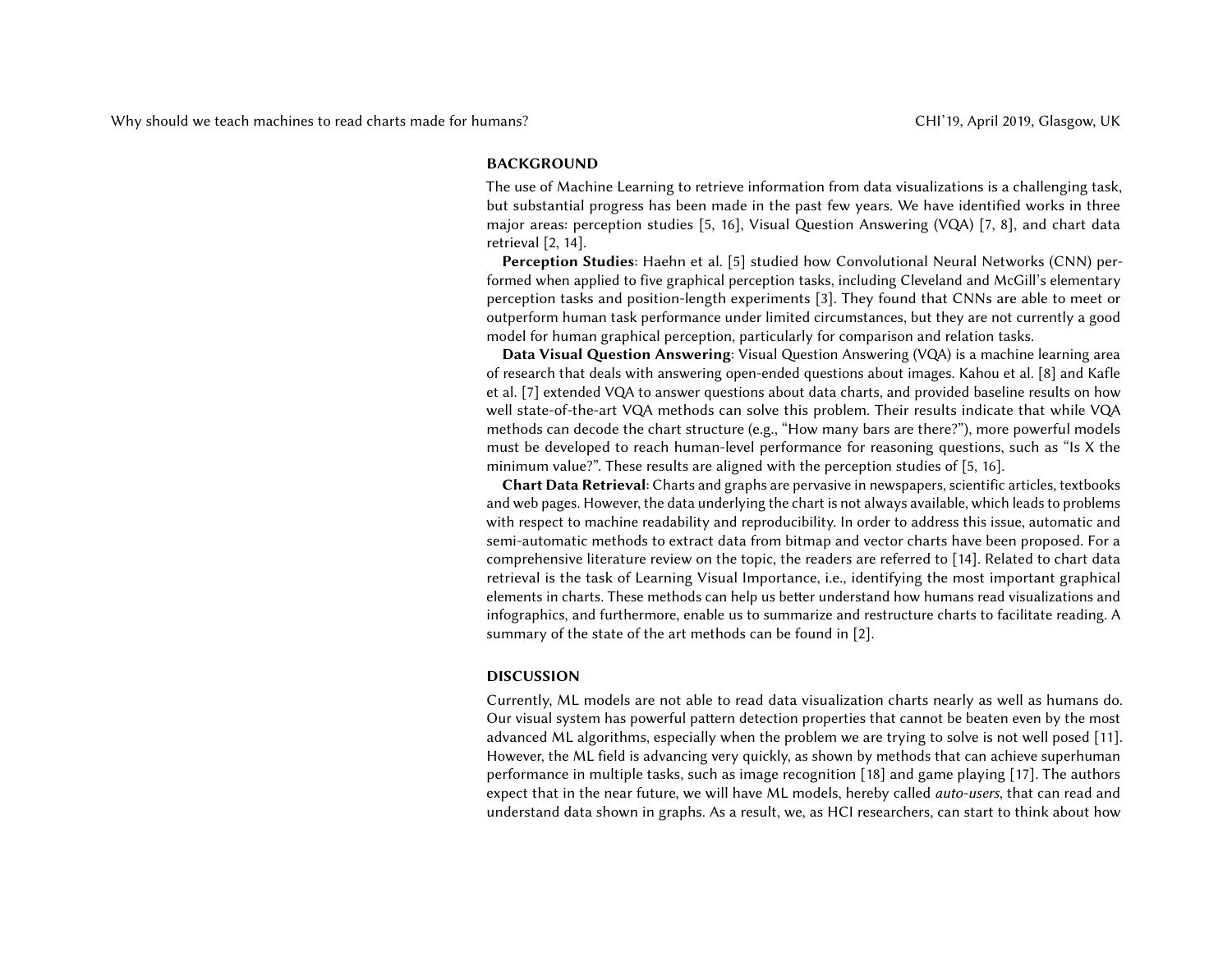we can take advantage of these novel methods in order to better understand, design and evaluate our visualizations and graphical representations.

#### Semi-automatic evaluation of visualizations

Let us assume that there exists a Data VQA model with performance equivalent to a human. If such a model exists, one can also imagine that it could return a metric of Ease of Use, how hard it was to extract the information from the chart, and Confidence, how confident the model is about the retrieved data (note that most of the current classification algorithms are able to return a confidence score [\[12\]](#page-5-16), so this assumption is not too far fetched). These metrics can potentially correlate with the quality of the visual encoding in the visualizations, and therefore, could hint at how good the visualizations are in conveying knowledge to a ML model.

This ML-based evaluation would be useful in a pre-user study stage, where the HCI practitioner is iteratively changing and testing his visualizations. In this stage, having the *auto-users* test the system could help in guiding the visualization designer towards the right direction. Furthermore, since these automated testings do not require humans, they would result in cheaper and faster design iterations. However, this process should be done with care, given that the *auto-user's* and the human's perception might work differently. In order to identify these cases and interpret if this measure of goodness is valid, the vis designer should probe the ML model and investigate HOW it is making its decisions, for example, by using ML model explanations [\[2,](#page-5-3) [15\]](#page-5-17).

Ultimately, visualizations have to convey information to people. Therefore, once the HCI designer is satisfied with his charts, a proper user study with humans should be conducted. For this reason, we call this application "Semi-automatic evaluation of visualizations".

#### Semi-automatic evaluation of interaction mechanisms

Visualization systems usually contain interactions and animations that let the users explore the data of interest with a lot of freedom [\[11\]](#page-5-13). Mechanisms such as cross-filtering, pan and zoom are commonly found in visual analytics applications. Could machine learning be used to help HCI practitioners evaluate their visualization interactions? We think so.

With recent advances in reinforcement learning research, we have seen ML models that can learn how to play Go, Chess, and Atari games tabula rasa, without any training data or prior knowledge of the game [\[17\]](#page-5-15). Similarly to game playing ML models, we believe that it is possible to train a machine to automatically use a visualization system in order to answer specific questions. Given such a model, we could use a workflow similar to the previous section to speed up the evaluation of interactive visualization systems: the HCI practitioner can use the ML model to perform preliminary evaluations of the system, and once they are satisfied with their design, conduct a real life user study of their tool.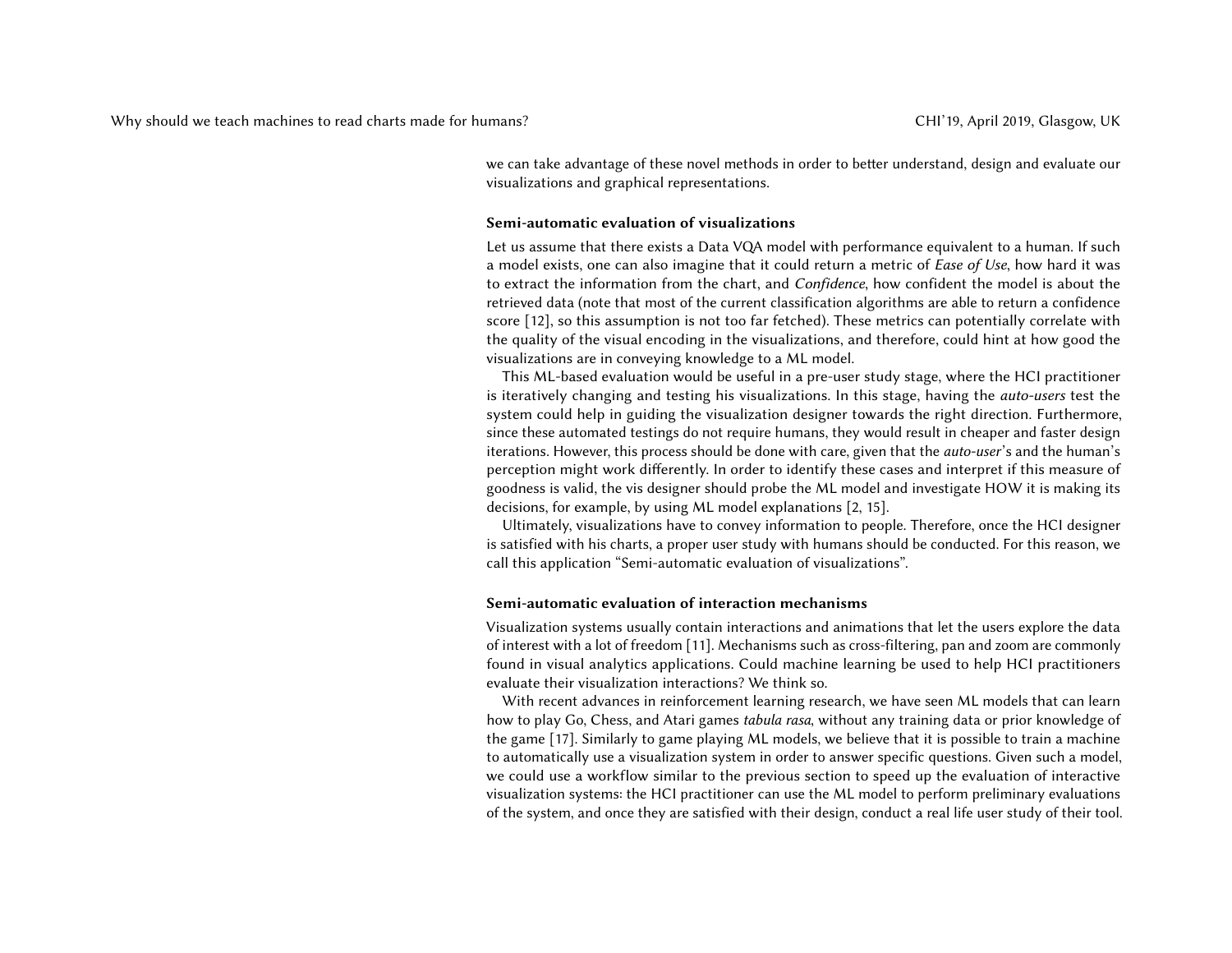#### Automatic generation of data visualizations

Once we are able to use ML to evaluate visualizations, we can think of even more exciting applications for the *auto-users*: the automatic generation of data visualizations. Given that *auto-user* can compute a visualization score of "quality" for a particular dataset, task, and visual encoding, we can define an optimization problem to find the visual encoding that produces the best visualization automatically. Moritz et al. [\[10\]](#page-5-18) have used this approach to automatically generate visualizations for data. However, they hard coded theoretical design knowledge to generate rules that guide the visualization building process. We believe that by using an automated evaluation metric to guide the optimization, this process can be improved, and we can discover new and exciting ways to represent data, just like Google's Alpha Zero was able to discover never-before-seen strategies to play Go [\[17\]](#page-5-15).

#### CONCLUSION

In this position paper, we have argued that it is important to teach ML models to read charts made for humans, given the potential applications and contributions of such models to the HCI community. Among the main advantages of having ML interpreting charts are: the ability to quickly test our visualizations and interaction mechanisms with less reliance on human users, and the possibility to automatically generate visualizations based on the *auto-user's* perceptual knowledge.

However, there are many challenges that need to be solved until such applications can become a reality. How do we evaluate the ML model, and assess how similar to the human user it is? One possible line of research is the use of model explanations, such as Anchors [\[15\]](#page-5-17), or importance/activation maps [\[2\]](#page-5-3), to investigate the reasoning behind the *auto-user's* decisions. Another possibility is to add constraints to the auto-user, in order to to make it perform more similarly to a real human user. For example, since humans cannot discern more than 12 categories using a color hue encoding [\[11\]](#page-5-13), we could replicate this behavior in the *auto-user* by reducing the number of colors in the chart, using a process known as color quantization.

In conclusion, adding ML to the HCI development loop might bring many benefits to the field. While there are challenges that we have to solve before this is possible, we feel it is important to start the discussion so that we can identify, as a community, what are the benefits and shortcomings of using such methodology, and what are the next steps to make it happen.

#### ACKNOWLEDGEMENTS

This project was partially supported by the NSF, the Moore-Sloan Data Science Environment, the DARPA D3M program and Labex DigiCosme. Any opinions, findings, and conclusions or recommendations expressed in this material are those of the authors and do not necessarily reflect the views of